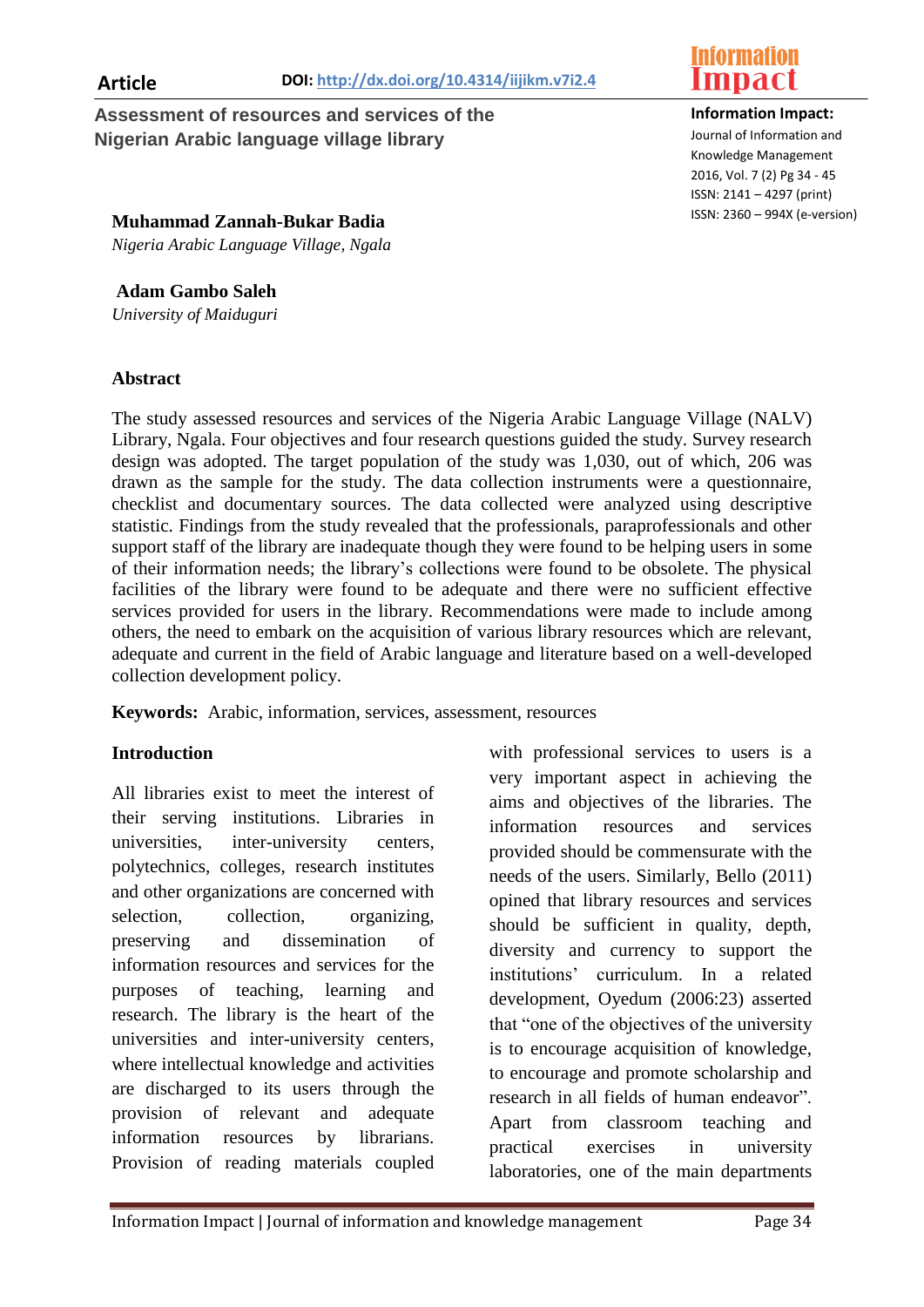that assist the university to achieve these objectives is the library (Oyedum, 2006).

To achieve these objectives, it is necessary for universities and interuniversity centers to provide their libraries with adequate personnel to establish adequate collections, facilities and effective services towards meeting the teaching, research and knowledge dissemination needs of their serving institutions. Moreover, Aguolu and Aguolu (2002) stated that in effect, a university, college or school library, for example, cannot be expected to fulfil its roles and cannot carry out its responsibilities effectively if its institutional authorities fail to provide it with adequate funds, personnel, and physical facilities and if the librarians cannot collaborate with the teaching staff in building up the library"s collections and in creating the students' interest to effective use.

However, provision of all these resources and services cannot be an end themselves. They should be adequately supplemented with regular and sustainable assessment in order to justify their continuous usage in the library. Provision of adequate and effective resources and services in a library is very crucial so also supplementing them with the regular and sustainable assessment. Thus, views and feelings of the library users are sought through guided research by obtaining information about whether they are satisfied with the resources and services provided in the library. To ascertain whether the library is meeting its aims and objectives, the views, opinions, and perceptions of the library users should be sought (Bassey, 2006).

The assessment of the Nigeria Arabic language village (NALV) Library has become necessary for determining the actual level of user"s satisfaction and maximum utilization as Aina (2004) emphasized that it is necessary for libraries to periodically examine the extent to which the facilities and services are utilized as this would assist the library management in the planning and management of activities as well as evaluating the performance and achievement of their goals. To this end, the researchers embarked on assessing the resources and services of NALV library with a view to ascertaining their adequacy and effectiveness or otherwise to help the institution in its planning and evaluation efforts towards meeting the teaching, research, and knowledge dissemination needs.

# **Objectives of the study**

The objectives of the study were to assess the:

- Adequacy of the library's personnel in meeting the teaching, research and knowledge dissemination needs of the NALV,
- Adequacy of the library's collection in meeting the teaching, research and knowledge dissemination needs of the NALV
- Adequacy of the library's physical facilities in meeting the teaching, research and knowledge dissemination needs of the NALV and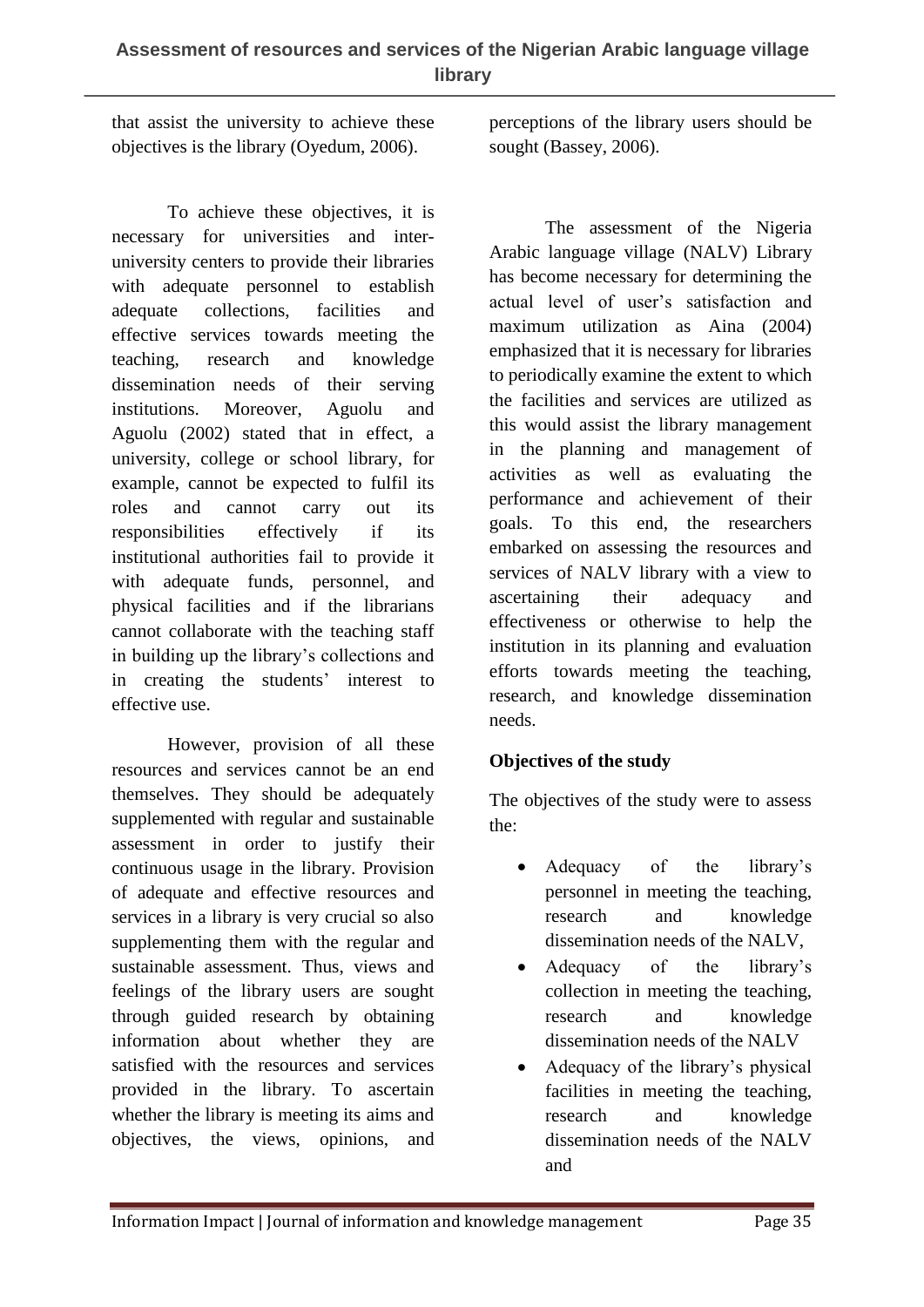• Effectiveness of the library services in meeting the teaching, research and knowledge dissemination needs of the NALV

### **Methodology**

The methodology used was survey research design. The target population of the study was 1030 from which 206 was **Findings and discussion**

drawn as the sample size for the study. The population includes academic and nonacademic staff, students and staff of the International School of Agriculture, Ngala. The questionnaire, checklist and documentary sources were the instruments used in data collection. Data collected were analyzed with the use of simple descriptive statistics applying frequency counts and percentages in tables.

|                   |                                                                               | <b>SA</b>    |                | $\mathbf{A}$   |               | <b>UD</b> |                | D            |                | <b>SD</b>      |                | <b>Tota</b><br>1 | <b>Tota</b><br>1 |
|-------------------|-------------------------------------------------------------------------------|--------------|----------------|----------------|---------------|-----------|----------------|--------------|----------------|----------------|----------------|------------------|------------------|
| S/<br>$\mathbf N$ | <b>Personnel adequacy</b>                                                     | $\mathbf{F}$ | $\frac{0}{0}$  | $\mathbf{F}$   | $\frac{0}{0}$ | F         | $\frac{0}{0}$  | $\mathbf{F}$ | $\frac{0}{0}$  | F              | $\frac{0}{0}$  | $\mathbf{F}$     | $\frac{0}{0}$    |
| $\mathbf{1}$      | The professional staff of<br>the library are adequate                         | 17           | 10             | 34             | 20            | 11        | 6              | 79           | 46             | 31             | 18             | 172              | 100              |
| $\overline{2}$    | paraprofessional<br>The<br>staff are adequate                                 | 15           | 9              | 34             | 20            | 16        | 9              | 84           | 49             | 23             | 13             | 172              | 100              |
| 3                 | The library Assistants of<br>the library are helping<br>users                 | 88           | 51             | 66             | 38            | 12        | $\overline{7}$ | 5            | $\overline{3}$ | $\mathbf{1}$   | $\mathbf{1}$   | 172              | 100              |
| $\overline{4}$    | library<br>staff<br>The<br>are<br>effective<br>providing<br>services to users | 6            | $\overline{3}$ | 15             | 9             | 33        | 20             | 66           | 38             | 52             | 30             | 172              | 100              |
| 5                 | of<br>the<br>The<br>number<br>professional<br>staff<br>is<br>sufficient       | 32           | 19             | 31             | 18            | 32        | 19             | 50           | 29             | 27             | 15             | 172              | 100              |
| 6                 | There is need for more<br>professionals<br>in<br>the<br>library               | $\mathbf{Q}$ | 58             | $\overline{3}$ | 28            | 12        | 6              | 99           | 5              | 49             | $\overline{2}$ | 172              | 100              |
| $\tau$            | number<br>$\sigma$ f<br>The<br>the<br>Assistants<br>Library<br>is<br>adequate | 17           | 10             | 38             | 22            | 48        | 28             | 62           | 36             | $\overline{7}$ | $\overline{4}$ | 172              | 100              |
| 8                 | The library staff help<br>in<br>their<br>daily<br>users<br>routines           | 44           | 26             | 88             | 51            | 11        | 6              | 20           | 12             | 9              | 5              | 172              | 100              |
| 9                 | Users are satisfied with<br>the services provided by<br>the staff             | 8            | 5              | 35             | 20            | 21        | 12             | 81           | 47             | 27             | 16             | 172              | 100              |

#### **Table 1 Adequacy of the library's personnel**

Information Impact | Journal of information and knowledge management Page 36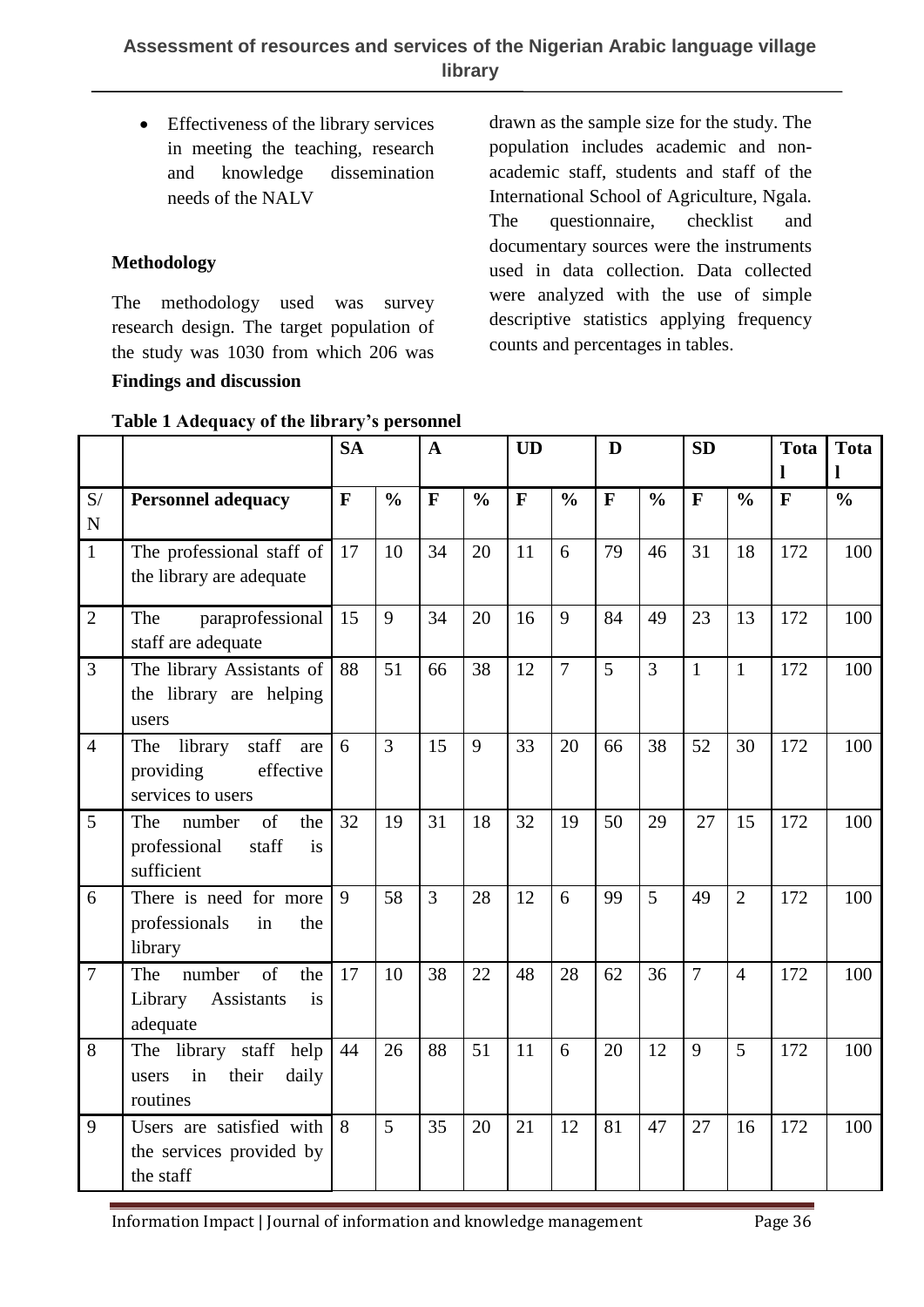# **Assessment of resources and services of the Nigerian Arabic language village library**

| 10 | 1nformation<br>. our<br>needs             |  | ┸ | $\cap$ C<br>ЭC | ∸∸ | . . | . . | $\sim$ $\sim$<br><u>_</u> | $\overline{\phantom{a}}$ | 100 |
|----|-------------------------------------------|--|---|----------------|----|-----|-----|---------------------------|--------------------------|-----|
|    | $\alpha$<br>staff<br>are being met by the |  |   |                |    |     |     |                           |                          |     |

The responses as indicated in Table 1 show that majority (64%) disagreed that the professional staff of the library is an adequate while, a few (30%) agreed that they are adequate and very few (6%) were undecided. The table also shows that majority (62%) of responses indicated that the para-professional staff of the library are inadequate, few (29%) were of the view that they are adequate and very few (9%) were undecided. But, the library Assistants/Attendants are found to be helping users as most (89%) of the respondents indicated that the library assistants are helping them in their various information needs, very few (4%) were of the view that they are not being helped and few (7%) were undecided.

Pertaining provision of effective services to users, the majority (68%) of the respondents disagreed that there are effective services in the library; very few (12%) agreed that there are effective services provided for them and few (20%) were undecided. While, regarding the sufficiency of the number of professional staff, about half (44%) of the respondents disagreed that they are sufficient; few (37%) agreed that they are sufficient and minority (19%) were undecided. On the need for more professionals in the library, most (86%) of the respondents agreed that the library does not need more professionals; few (7%) of them agreed that the library needs more professionals

and very few (6%) were undecided. This view of the respondents might be due to the fact that most of the users cannot distinguish between the library staff based on their level of education and responsibility. To them all staff in the library are professionals. Therefore, to the best of the knowledge of the researcher, the library needs more professionals to provide all the desired services for users.

As clearly shown in Table 1 half (40%) of the respondents disagreed with the statement that, the number of library assistants is adequate, few (32%) agreed with the statement and minority (28%) were undecided. The table also shows that most (77%) responses indicated that the library staff help users in their daily routines, few (17%) disagreed and very few (6%) were undecided. Moreover, regarding user satisfaction with services provided by the staff, more than half (63%) of the respondents disagreed with the statement that they are satisfied, few (25%) agreed and very few (12%) were undecided. Furthermore, the majority (68%) of the respondents indicated that their information needs are not being met by the staff, minority (10%) agreed with the statement and few (22%) were undecided.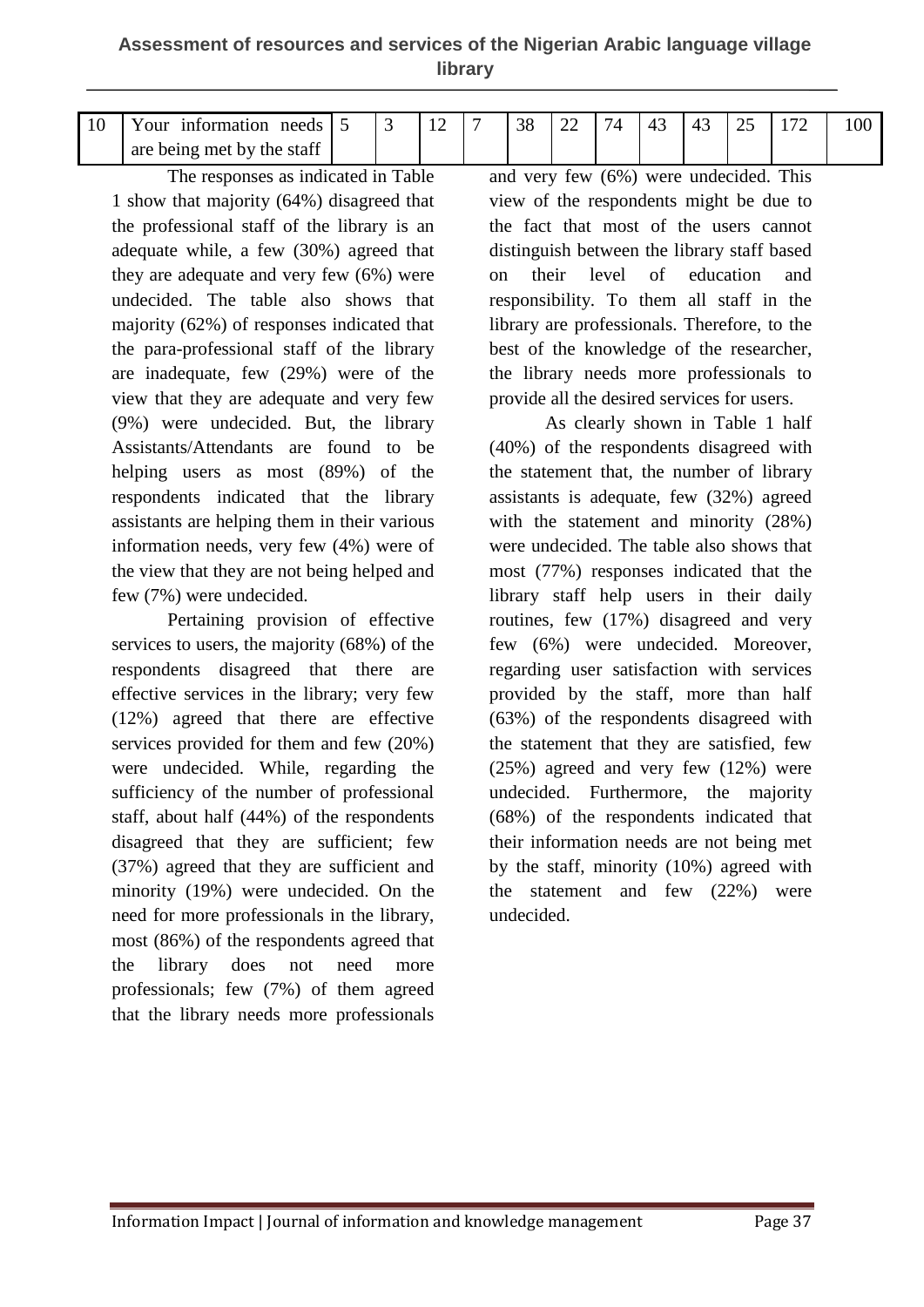|                |                                                                    | <b>SA</b>    |               | $\mathbf{A}$ |               |              |               | D  |                | SD             |                | <b>Tota</b><br>1 | T <sub>0</sub><br>tal  |
|----------------|--------------------------------------------------------------------|--------------|---------------|--------------|---------------|--------------|---------------|----|----------------|----------------|----------------|------------------|------------------------|
| S/N            | <b>Collections adequacy</b>                                        | $\mathbf{F}$ | $\frac{0}{0}$ | F            | $\frac{0}{0}$ | $\mathbf{F}$ | $\frac{0}{0}$ | F  | $\frac{0}{0}$  | $\mathbf{F}$   | $\frac{0}{0}$  | $\mathbf{F}$     | $\frac{0}{0}$          |
| $\mathbf{1}$   | The library's holding in<br>terms of textbooks is<br>adequate      | 69           | 40            | 52           | 30            | 22           | 13            | 17 | 10             | 12             | $\overline{7}$ | 172              | 10<br>$\overline{0}$   |
| $\overline{2}$ | The journal titles of the<br>library are adequate                  | 24           | 5             | 31           | 18            | 33           | 19            | 75 | 44             | 9              | 14             | 172              | 10<br>$\overline{0}$   |
| $\overline{3}$ | sufficient<br>There<br>are<br>provided<br>journals<br>for<br>users | 21           | 12            | 64           | 37            | 27           | 16            | 53 | 31             | $\overline{7}$ | $\overline{4}$ | 172              | 10<br>$\boldsymbol{0}$ |
| $\overline{4}$ | The library has adequate<br>Audio Visual materials                 | 24           | 14            | 35           | 20            | 27           | 16            | 61 | 35             | 25             | 15             | 172              | 10<br>$\overline{0}$   |
| 5              | The library has reserve<br>section for users                       | 58           | 34            | 84           | 49            | 14           | 8             | 12 | $\overline{7}$ | $\overline{4}$ | $\overline{2}$ | 172              | 10<br>$\theta$         |
| 6              | The computers of the<br>library are sufficient                     | 27           | 16            | 81           | 47            | 22           | 13            | 26 | 15             | 16             | 9              | 172              | 10<br>$\theta$         |
| $\overline{7}$ | The library has adequate<br>reference materials                    | 65           | 38            | 72           | 42            | 17           | 10            | 16 | 9              | $\overline{2}$ | $\mathbf{1}$   | 172              | 10<br>$\overline{0}$   |
| 8              | The reference materials<br>of the library are up-to-<br>date       | 54           | 31            | 9            | 6             | 42           | 24            | 22 | 13             | 45             | 26             | 172              | 10<br>$\overline{0}$   |
| 9              | of<br>The<br>journals<br>the<br>library are current                | 36           | 22            | 40           | 23            | 48           | 27            | 38 | 22             | 10             | 6              | 172              | 10<br>$\theta$         |
| 10             | The library has current<br>textbooks                               | 53           | 24            | 11           | 16            | 39           | 23            | 27 | 6              | 42             | 31             | 172              | 10<br>$\theta$         |

### **Table 2 Adequacy of the library's collections**

On the adequacy of the NALV library"s collections towards meeting the information needs of the respondents, the result indicated that majority (70%) of the respondents agreed that the library collections in terms of textbooks are adequate, few (17%) disagreed and very few (13%) were undecided. Regarding journal titles of the library, more than half (58%) of the respondents disagreed that they are adequate; few (23%) agreed that the journal titles are adequate and very few

(19%) were undecided. In relation to sufficiency of journal's provision for users, about half (49%) of the respondents agreed that there are sufficient journals in the library, few (35%) disagreed and very few (16%) were undecided. It has been also clearly shown in Table2 that half (50%) of the respondents disagreed that the library has adequate AV materials; few (34%) agreed and very few (16%) were undecided. By and large, most (83%) of the responses agreed that the library has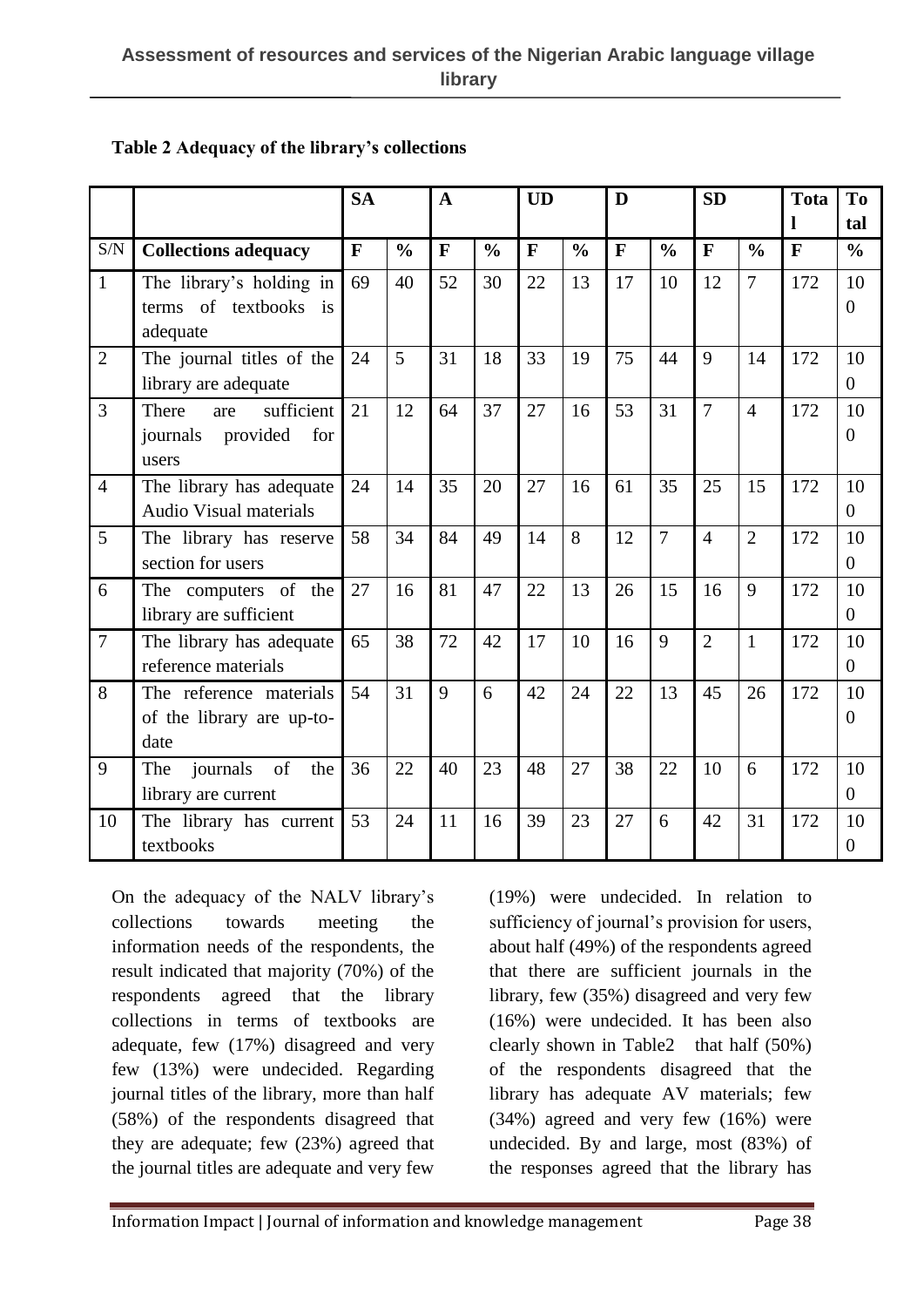reserved a section for users, very few (9%) disagreed with the statement and some few (8%) were undecided.

As can be seen in Table2 more than half (63%) of the respondents agreed that there are sufficient computers in the library, some few (24%) disagreed with the statement and very few (13%) indicated that they were undecided. Pertaining the adequacy of reference materials in the library, the majority (80%) of the responses indicated that the reference materials are adequately provided in the library, very few (9%) disagreed with the view and few (11) were not decided. However, with regards to the currency of the reference materials, the majority (39%) of respondents were of the view that the library"s reference materials are obsolete, minority (37%) agreed that they are up-to-date and very few (24%) were undecided. While respondents in the majority (45%) were in a position that the library's journals are not current, few (28%) disagreed with the statement that the journals are not current and very few (27%) were undecided. This belief would be responsible due to the fact that majority of the library users are not in a good position to distinguish between current and not current materials. They are usually behind relevancy of the materials to their discipline and specialization. But to the best knowledge of the researcher, there are current journals in the library which were recently acquired through donations from some Arab countries. Finally, pertaining availability of current textbooks in the library, the majority (40%) of the responses indicated that there are no current textbooks provided, few (37%) were in the position that there are current textbooks provided and very few (23%) were undecided.

|                | radic o Aucquacy or the horary 3 r hysical Pachnues |              |                |              |               |              |               |              |               |                |                |                |                |
|----------------|-----------------------------------------------------|--------------|----------------|--------------|---------------|--------------|---------------|--------------|---------------|----------------|----------------|----------------|----------------|
|                |                                                     | <b>SA</b>    |                | $\mathbf{A}$ |               | <b>UD</b>    |               | D            |               | <b>SD</b>      |                | T <sub>0</sub> | To             |
|                |                                                     |              |                |              |               |              |               |              |               |                |                | tal            | tal            |
| S/             | <b>Facilities adequacy</b>                          | $\mathbf{F}$ | $\frac{0}{0}$  | $\mathbf{F}$ | $\frac{0}{0}$ | $\mathbf{F}$ | $\frac{6}{6}$ | $\mathbf{F}$ | $\frac{0}{0}$ | $\mathbf{F}$   | $\frac{6}{6}$  | $\mathbf{F}$   | $\frac{0}{0}$  |
| $\mathbf N$    |                                                     |              |                |              |               |              |               |              |               |                |                |                |                |
| $\mathbf{1}$   | building<br>is<br>The<br>library                    | 95           | 55             | 49           | 29            | 17           | 10            | 9            | 5             | $\overline{2}$ | $\mathbf{1}$   | 17             |                |
|                | adequate for accommodating                          |              |                |              |               |              |               |              |               |                |                | $\overline{2}$ | 10             |
|                | the personnel, collections,                         |              |                |              |               |              |               |              |               |                |                |                | $\theta$       |
|                | services and other facilities                       |              |                |              |               |              |               |              |               |                |                |                |                |
| $\overline{2}$ | The book shelves of the                             | 60           | 35             | 85           | 49            | 15           | 9             | 11           | 6             | 1              | $\mathbf{1}$   | 17             |                |
|                | library are adequate                                |              |                |              |               |              |               |              |               |                |                | $\overline{2}$ | 10             |
|                |                                                     |              |                |              |               |              |               |              |               |                |                |                | $\mathbf{0}$   |
| $\overline{3}$ | The shelves are sufficient for                      | 3            | $\overline{2}$ | 24           | 14            | 38           | 22            | 52           | 30            | 55             | 32             | 17             | 10             |
|                | arrangement of the library's                        |              |                |              |               |              |               |              |               |                |                | $\overline{2}$ | $\theta$       |
|                | collections                                         |              |                |              |               |              |               |              |               |                |                |                |                |
| $\overline{4}$ | There are adequate journal                          | 3            | $\overline{2}$ | 41           | 24            | 28           | 16            | 57           | 33            | 43             | 25             | 17             | 10             |
|                | display racks in the library                        |              |                |              |               |              |               |              |               |                |                | $\overline{2}$ | $\overline{0}$ |
| 5              | The<br>library's<br>catalogue                       | 48           | 28             | 77           | 45            | 22           | 13            | 18           | 10            | $\overline{7}$ | $\overline{4}$ | 17             | 10             |
|                | sufficiently<br>cabinets<br>are                     |              |                |              |               |              |               |              |               |                |                | $\overline{2}$ | $\overline{0}$ |
|                | adequate                                            |              |                |              |               |              |               |              |               |                |                |                |                |
| 6              | There are adequate computer                         | 54           | 31             | 51           | 30            | 33           | 19            | 25           | 15            | 9              | 5              | 17             | 10             |

**Table 3 Adequacy of the library's Physical Facilities**

Information Impact | Journal of information and knowledge management Page 39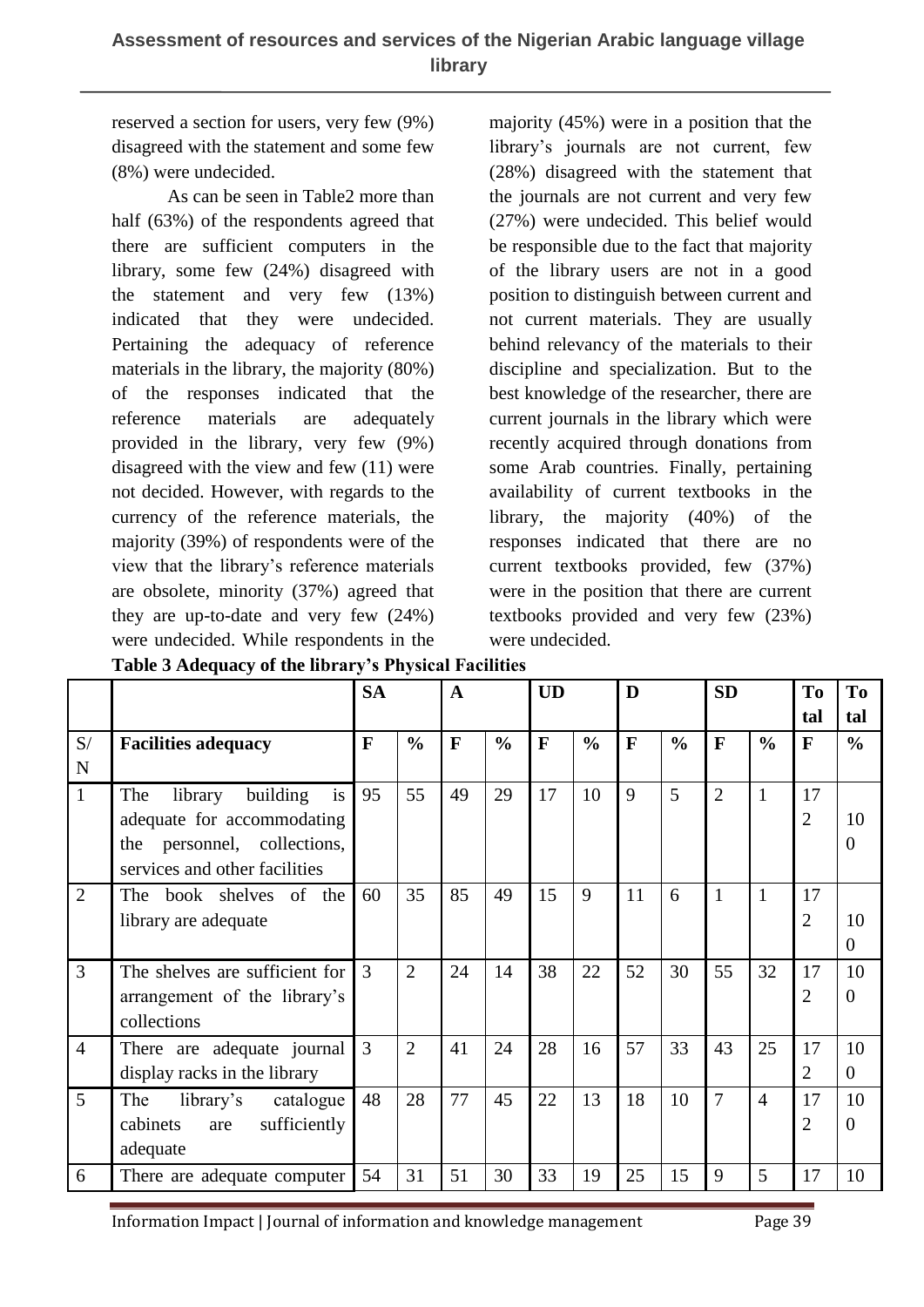# **Assessment of resources and services of the Nigerian Arabic language village library**

|    | facilities in the library                                                                                 |    |    |    |    |    |    |    |                |    |                | 2       | $\theta$       |
|----|-----------------------------------------------------------------------------------------------------------|----|----|----|----|----|----|----|----------------|----|----------------|---------|----------------|
|    | The library users are satisfied<br>with reading tables, chairs<br>and other related facilities            | 64 | 37 | 62 | 36 | 27 | 16 | 16 | 9              | 3  | $\overline{2}$ | 17<br>2 | 10<br>$\Omega$ |
| 8  | The library's lighting is<br>adequate                                                                     | 65 | 38 | 67 | 39 | 21 | 12 | 14 | 8              | 5  | 3              | 17<br>2 | 10<br>$\Omega$ |
| 9  | The library is adequately<br>provided with ACs, acoustics<br>etc for users convenience                    | 35 | 20 | 32 | 19 | 35 | 20 | 44 | 26             | 26 | 15             | 17<br>2 | 10<br>$\Omega$ |
| 10 | The library is conducive for<br>users and staff for maximum<br>utilization and proper service<br>delivery | 36 | 21 | 92 | 53 | 24 | 14 | 11 | $\overline{7}$ | 9  | 5              | 17<br>っ | 10<br>$\Omega$ |

According to Table 3, most (84%) of the respondents agreed that the library"s building is adequate for accommodating the resources and services of the library, very few (6%) disagreed the statement and few (10%) were undecided. As per the library"s adequacy of the bookshelves, the majority (84%) of the responses indicated that the library"s bookshelves are adequate, minority (7%) indicated that the shelves are inadequate and few (9%) were undecided. The statement about the sufficiency of the shelves for arranging library collections was disagreed by the majority (62%) of the respondents, very few (16%) agreed that the shelves are sufficient and some few (22%) were undecided. Pertaining to the adequacy of journal display racks of the library, more than half (58%) of the responses indicated that they are inadequate, few (26%) were of the view that the racks are adequate and minority (16%) were undecided.

As Table 3 indicated, the majority (73%) of the respondents agreed that the library"s catalogue cabinets are sufficiently adequate to cater for filing all catalogue cards, few (14%) disagreed and very few (13%) were undecided. In a related development, concerning the library's computer facilities, more than half (61%) of the responses indicated that the library"s computer facilities are adequate, few (20%) disagreed with the idea and minority (19%) of the respondents being undecided. By and large, the table also shows that majority (73%) of the respondents agreed that they are satisfied with the reading tables, chairs among others, minority (11%) disagreed and few (16%) were undecided in support of the statement. Furthermore, the majority (77%) of the respondents indicated their agreement about the library"s lighting for clientele"s utilization and staff"s convenient service delivery in the day and night times of the opening period, very few (11%) disagreed with the view and some few (12%) were undecided. Then, with reference to the adequate provision of air conditioners, acoustics, and other related facilities in the library, half (41%) of the respondents disagreed with the statement; few (39%) agreed with the view and minority (20%) were undecided. In nutshell, most (74%) of the respondents agreed with the statement that the library is conducive for users and staff for maximum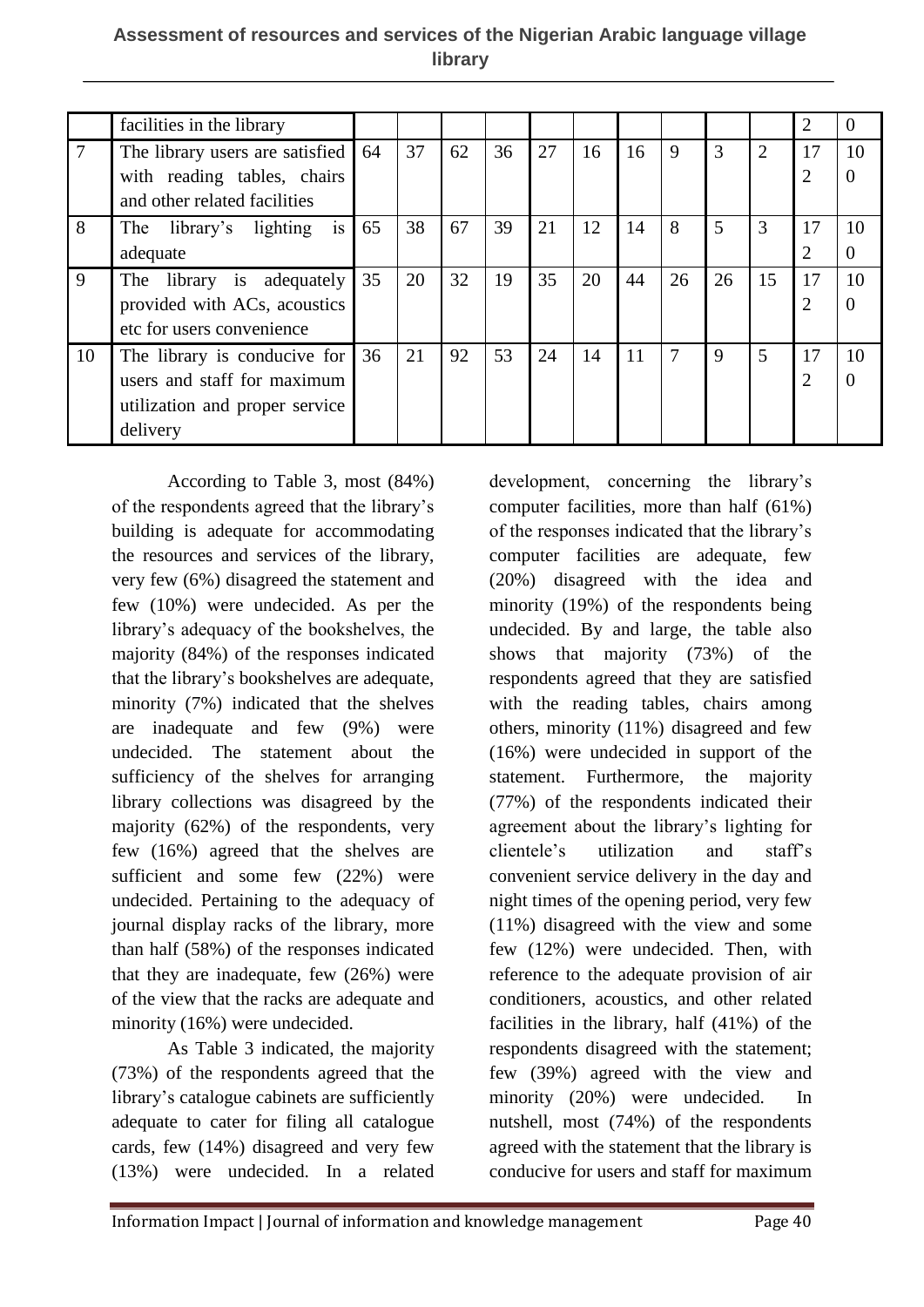|                                               |  | <b>Table 4 Effectiveness of the Library's Services</b> |  |
|-----------------------------------------------|--|--------------------------------------------------------|--|
| very few $(12\%)$ indicated that they are not |  |                                                        |  |
| utilization and proper service delivery,      |  |                                                        |  |

in support of the view and few (14%) were undecided.

|                |                                                                             | <b>SA</b>      |                | $\mathbf A$ |                | <b>UD</b> |               | D  |               | <b>SD</b>    |               | To                   | <b>Tota</b>   |
|----------------|-----------------------------------------------------------------------------|----------------|----------------|-------------|----------------|-----------|---------------|----|---------------|--------------|---------------|----------------------|---------------|
|                |                                                                             |                |                |             |                |           |               |    |               |              |               | tal                  | L             |
| S/N            | <b>Services effectiveness</b>                                               | $\mathbf{F}$   | $\frac{0}{0}$  | F           | $\frac{0}{0}$  | F         | $\frac{0}{0}$ | F  | $\frac{0}{0}$ | $\mathbf{F}$ | $\frac{0}{0}$ | $\mathbf{F}$         | $\frac{0}{0}$ |
| $\mathbf{1}$   | The circulation services of<br>the library is effective                     | 73             | 43             | 61          | 35             | 23        | 13            | 15 | 9             | $\theta$     | $\theta$      | 17<br>$\overline{2}$ | 100           |
| $\overline{2}$ | are satisfied<br>The users<br>with the number of books<br>provided for loan | $\overline{5}$ | $\overline{3}$ | 17          | 10             | 35        | 20            | 71 | 41            | 44           | 26            | 17<br>$\overline{2}$ | 100           |
| $\overline{3}$ | library's<br>The<br>current<br>(CAS)<br>is<br>awareness<br>effective        | 5              | 3              | 15          | 9              | 31        | 18            | 66 | 38            | 55           | 32            | 17<br>$\overline{2}$ | 100           |
| $\overline{4}$ | Reference service of the<br>library is effective                            | 31             | 18             | 86          | 50             | 26        | 15            | 20 | 12            | 9            | 5             | 17<br>$\overline{2}$ | 100           |
| 5              | There is inter library loan<br>service in the library                       | 8              | 5              | 12          | $\overline{7}$ | 62        | 36            | 70 | 41            | 20           | 11            | 17<br>$\overline{2}$ | 100           |
| 6              | The inter library<br>loan<br>service of the library is<br>effective         | $\overline{4}$ | $\overline{2}$ | 33          | 19             | 50        | 29            | 61 | 36            | 24           | 14            | 17<br>$\overline{2}$ | 100           |
| $\overline{7}$ | There is user education<br>service in the library for<br>clientele          | 24             | 14             | 25          | 15             | 40        | 23            | 69 | 40            | 14           | 8             | 17<br>$\overline{2}$ | 100           |
| 8              | The user education service<br>of the library is effective                   | 23             | 13             | 32          | 19             | 22        | 13            | 79 | 46            | 16           | 9             | 17<br>$\overline{2}$ | 100           |
| 9              | The<br>library's<br>card<br>catalogue<br>service<br>is<br>effective         | 26             | 15             | 42          | 25             | 28        | 16            | 66 | 38            | 10           | 6             | 17<br>$\overline{2}$ | 100           |
| 10             | The users' needs are being<br>met by the library                            | 5              | 3              | 8           | 5              | 29        | 17            | 79 | 46            | 51           | 29            | 17<br>$\overline{2}$ | 100           |

Asked to assess the effectiveness of the NALV library"s services in meeting the information needs of its users, the majority (78%) of the respondents have mostly agreed that the circulation service of the library is effective. As shown in Table 4 very few (9%) were of the view that the circulation service is ineffective and some few (13%) were undecided. This supportive view would have been a result

of the fact that users of the library were encouraged to register freely with the library at their initial period of enrolment and were also allowed to borrow books for home use. And certainly, the researcher observed that the service is effective and the very busiest one among the library"s available services.

Considering user's satisfaction of the number of books issued for a loan,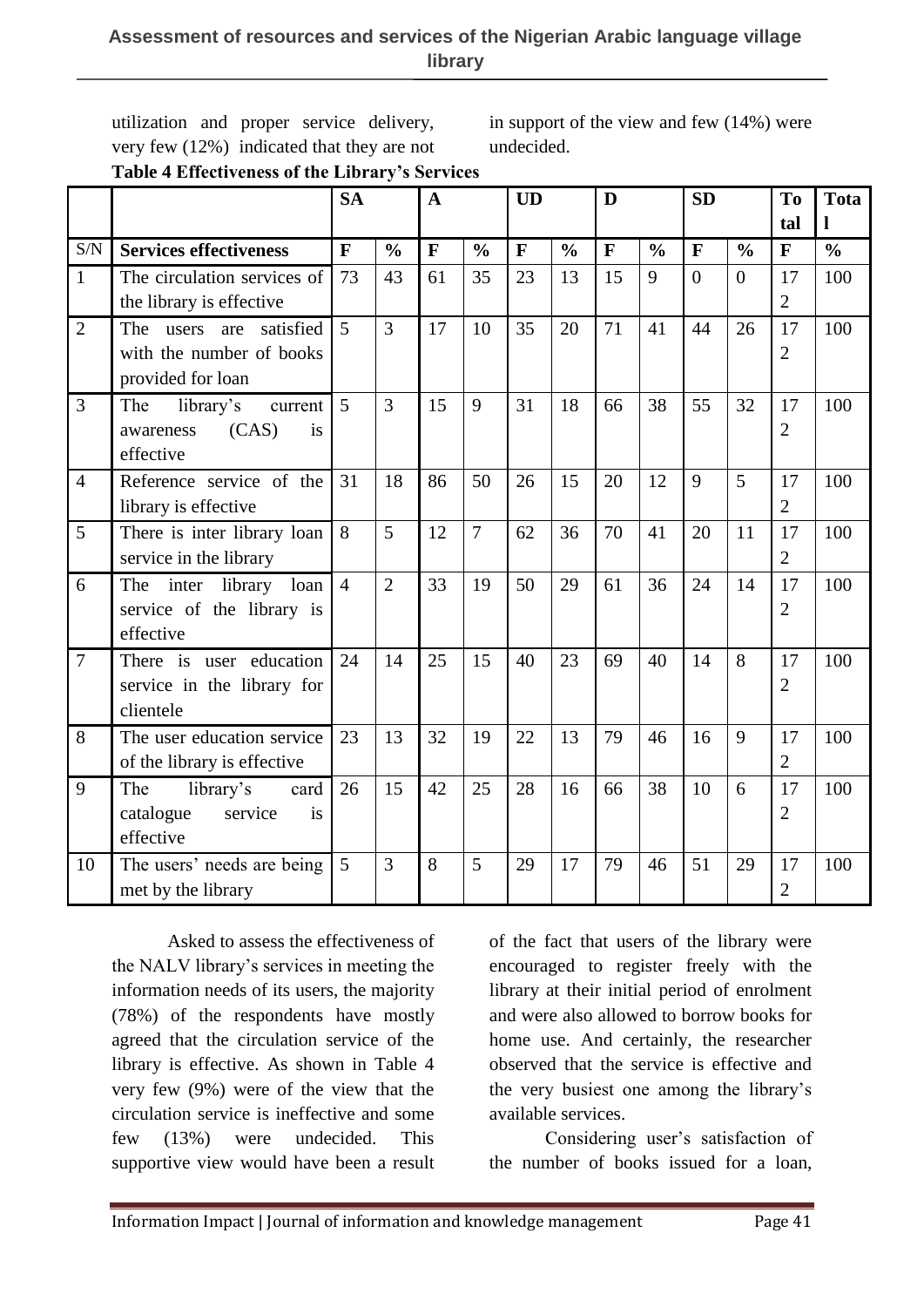more than half (67%) responded that they are not satisfied with that arrangement; very few (13%) indicated that they are satisfied and few (20%) were undecided. On the other hand, current awareness service of the library has been indicated by most (70%) of the respondents as ineffective, very few (12%) indicated that it is effective and some few (18%) were undecided. With regards to the effectiveness of reference service in the library, more than half (68%) of the responses indicated that it is effective, few (17%) were of the view that it is not effective and very few (15%) were undecided.

As has been seen in Table 4, half (52%) of the respondents disagreed that there is interlibrary loan service in the library, minority (12%) agreed with the statement and few (36%) were undecided. As regards to the effectiveness of interlibrary loan service in the library, half (50%) of the response rate indicated that the service is ineffective, few (21%) agreed that it is effective and very few (29%) were undecided. Though it is not easy for all users to ascertain the effectiveness or otherwise of such core services of libraries, their response corroborated with the best knowledge of the researcher that the service is ineffective. Moreover, considering provision of user education service for clientele in the NALV library, it has been indicated by half (48%) of the respondents that there is no user education being carried out for users, few (29%) agreed that the service is available and very few (23%) were undecided. This notion depends on the perception of the users about the term "user education". As the study revealed, most of the NALV library users were of the view that a user

education in a library is a knowledge acquired with use of a particular library. However, user education service in a library is referred to the series of instructions received or learned on how to make fruitful use of the library resources and services for achieving one"s objectives.

Then, with regards to the effectiveness of the user education service of the library, more than half (55%) of the responses indicated that the service is ineffective, some few (32%) indicated that it is effective and very few (13%) were undecided. While the library"s catalogue service was rated ineffective by about half (44%) of the respondents, few (40%) disagreed and minority (16%) were undecided. Furthermore, with regards to meeting the needs of all users, the majority (75%) of the respondents disagreed that their information needs are being met by the library; very few (8%) indicated that their needs are being met and few (17%) were undecided.

The overall assessment revealed that personnel of the library in terms of professionals, paraprofessionals, and other support staff are not adequate to provide desired effective services to users. This state of the library contradicts Committee of University Librarians of Nigerian Universities' (CULNU)'s Guidelines and Standards for University Libraries (2001), Rev. Ed. The study indicated that the library has adequate textbooks, reference materials and journals however the collections are obsolete. Regarding the provision of adequate journals, Nweke (1992:13) asserted that "there is the need for recent issues of a variety of other local and foreign journal titles to enable students and scholars keep abreast with development in the fields".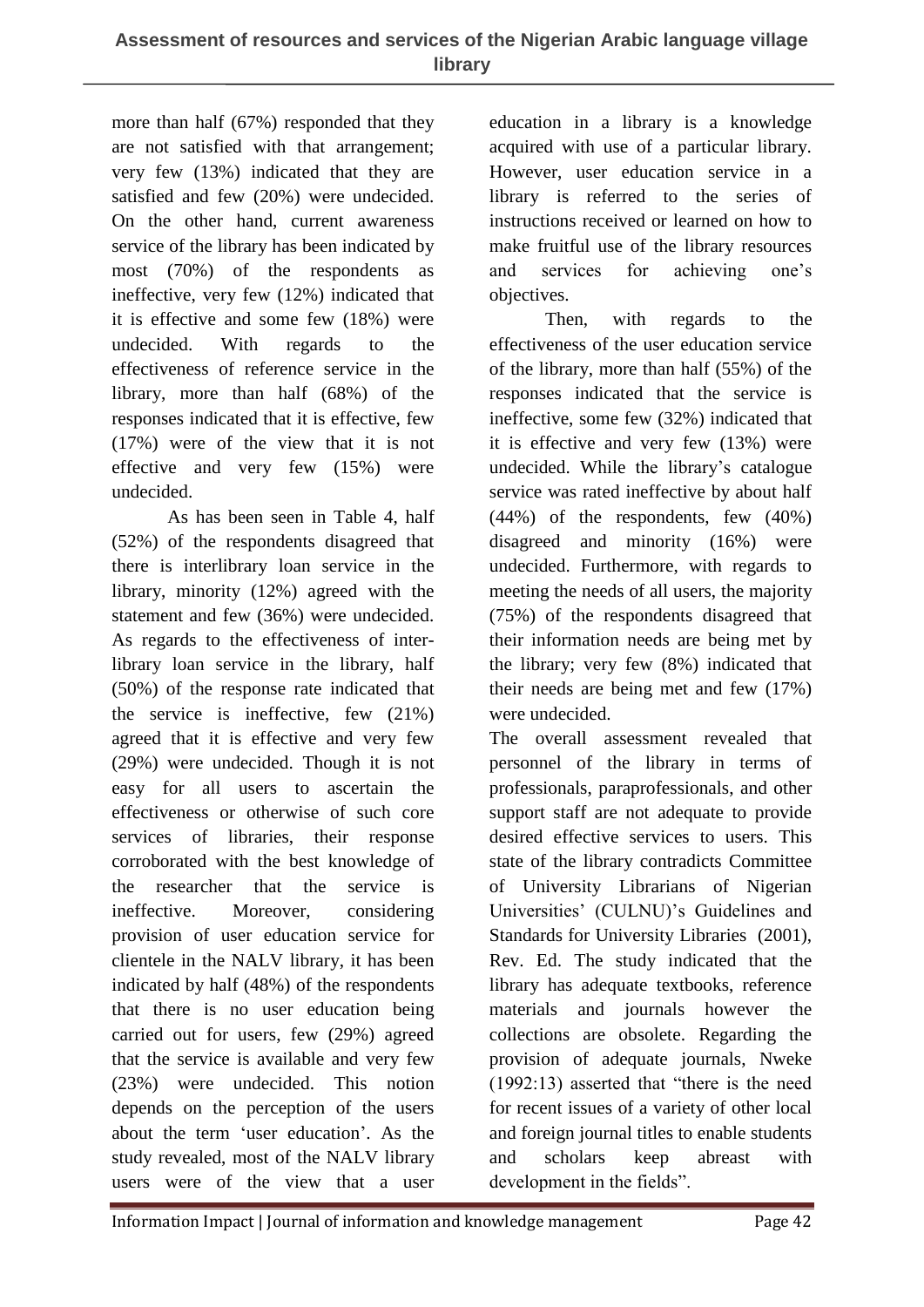Findings also revealed that the library has adequate facilities such as; new library building and other facilities like; bookshelves, computers, enough seating space, reading tables, chairs, catalogue cabinets and adequate lighting.

Concerning the provision of desired and effective services to users in the NALV library, it has been observed that the library has no comprehensive and effective services at its disposal. There are no card catalogue service, user education, interlibrary loan, current awareness service and lots more. As the study reveals, circulation and reference services are the most effective services provided. Thus, in an effort to effectively create conducive service delivery for the benefit of clientele, Oyelekan and Iyortsun (2011:129) stated that a library must satisfy its users" information needs. Effective reader services could be achieved when identified services are provided and a user succeeds in effectively making use of them in satisfying his or her information needs. This statement corroborates Akintunde's (2010) assertion that library services improve knowledge and skills for positive productivity as a tool for national development.

#### **Conclusion and recommendations**

It could be concluded from the findings of the study that the NALV library is in short of qualified professionals. But, its collections in terms of textbooks and reference materials are found to be adequate, though they are equally found to be not up-to-date for current information needs of the users. The library is adequately built and has adequate bookshelves, reading tables, chairs, computers, cabinets and adequate lighting.

But, it also lacks some important library working facilities such as binding equipment, audio-visual facilities, acoustics, telephone facilities, automation facilities among others. Also, the library has not yet embarked on the provision of wide range professional and informational services to users. Its services are only restricted to circulation, reference and current awareness services (CAS). However, the library still has a very bright prospect especially if the suggestions and recommendations of this study are implemented.

Based on the research findings, the following recommendations are made:

- The NALV library and the management of the NALV Ngala should employ more professionals and para-professionals for proper and effective service delivery. Some other support staff should also be provided.
- There is also a need for the NALV to acquire various information resources which are relevant, adequate and current in the area of Arabic language and literature.
- The NALV library should endeavor to provide all the necessary physical facilities known in the university library system to supplement with its available facilities to attain university library's standard to focus on proper achievement of goals and objectives.
- Effort should be made by the NALV to provide various specialized informational and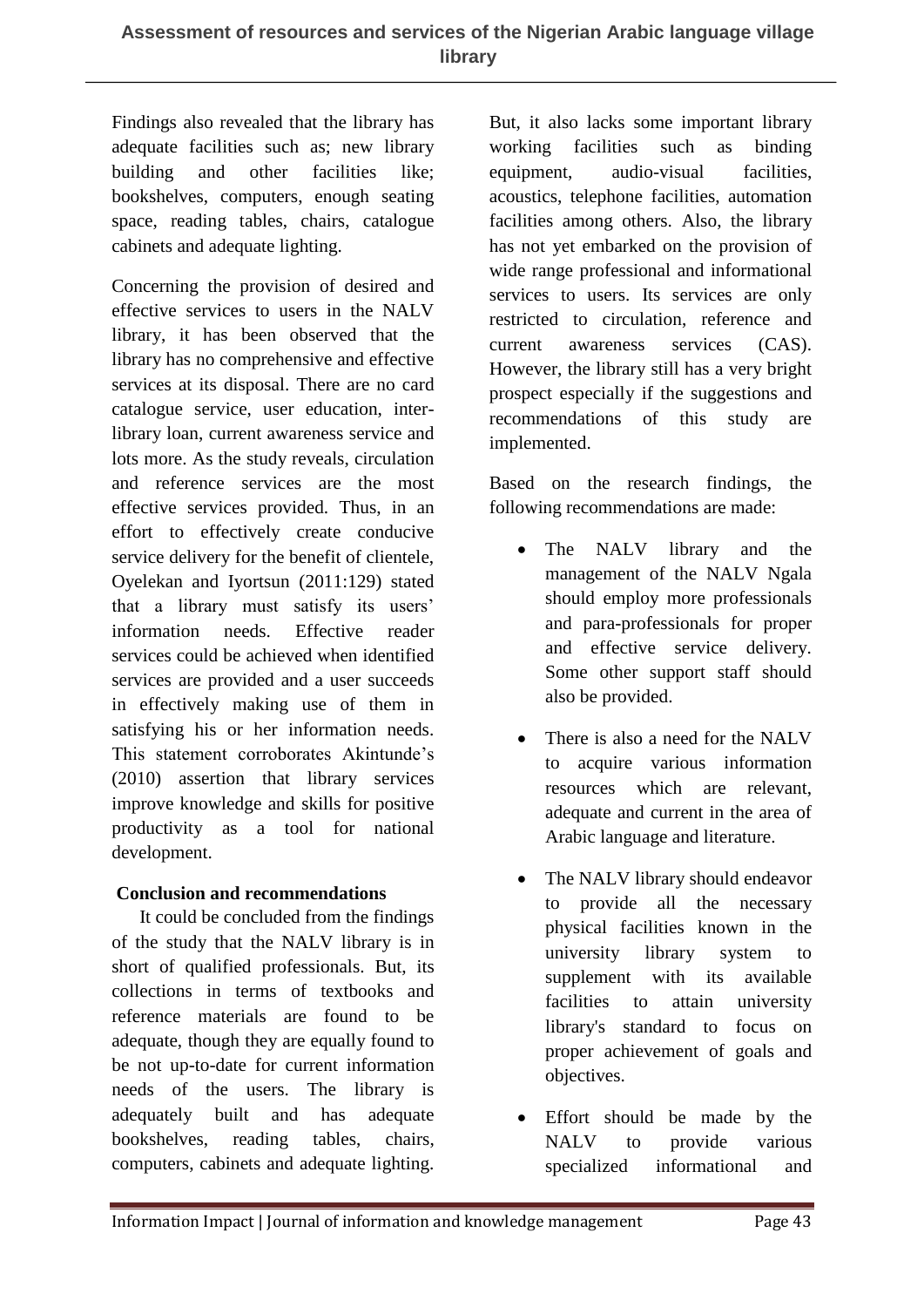professional services known in the university library system.

### **References**

- Aina, L. O. (2004). *Library and Information Text in Africa:* Ibadan: Third World Information Services Limited.
- Aguolu, C. C. & Aguolu, I. E. (2002) *Libraries and Information Management in Nigeria: Seminal Essays on Themes and Problems*. Maiduguri: University of Maiduguri; Ed-lin-form Services
- Akintunde, S. A. (2000) *New & Emerging Tools for Library Practice in the New Millennium: A Paper Presented at the 38th Annual Conference / General Meeting of the NLA* held at Chelsea Hotel Abuja: Between  $25<sup>th</sup>$  to 30st, 2000
- Association of College & Research Libraries (1989) *Standards for University Libraries: Evaluation of Performers.* Nebraska-Lincoln: University Press
- Association of College & Research Libraries (2000) *Standards for College Libraries* New Edition. Retrieved from: http:/www.ala.org/acal/guides/colle ge.html
- Bassey, B.A. & Iyishu, V.A. (2007) Analysis of Book Quality Cum Availability & User Satisfaction with Services in Academic Libraries. *Nigerian Library Link: A Journal of Library and Information Science* 5(2) 53 p
- Bello, A.S. (2011) Perception of Library Users on the Services Rendered by Lagos State University Library

Ojo, Nigeria *Journal of Research in Education and Society* 2(3) 1-3 p

- Committee of University Librarians of Nigerian Universities (CULNU) (2001) *Guidelines on Standards for University Libraries 2nd* Edition Abuja: CULNU
- Edoka, B. E. (2000) *Introduction to Library Science*. Onitsha: Palma Publishers and Links Company Ltd.
- Evans, G.E., Amodeo, A.J. & Carter, T.L. (1999) *Introduction to Library Public Services* Colorado: Libraries unlimited
- Fayose, O. (2000) *Library Resources and their Roles in Education.* Ibadan: University of

Ibadan (centre for External Studies)

Nigeria Arabic language Village (1995) *NALV Academic Brief* Maiduguri: NALV

Information Services

- Nigeria Arabic Language Village (2005) *NALV: A Success Story* Maiduguri: NALV Information Services
- Nwalo, K.I.N. (2003) *Fundamental of Library Routines.* Lagos: Stirling Holdings Publishers
- Olajide, O. & Fabunmi, F.A. (2011) Lecturers" Perception of Adequacy of Resources and Services of the University of Ado-Ekiti Library. *Library Philosophy and Practice, Available at <http://www.unllil.unl.edu/lpp>*

Retrieved on 12/11/15

- Oyedum, G.U. (2006) Internet use in the Library of Federal University of Technology Minna: A Case Study *Gateway Library Journal* 10(10)
- Oyelekan, G. O. & Iyortsuun, J.A. (2011) An Evaluative Study of reader Services in